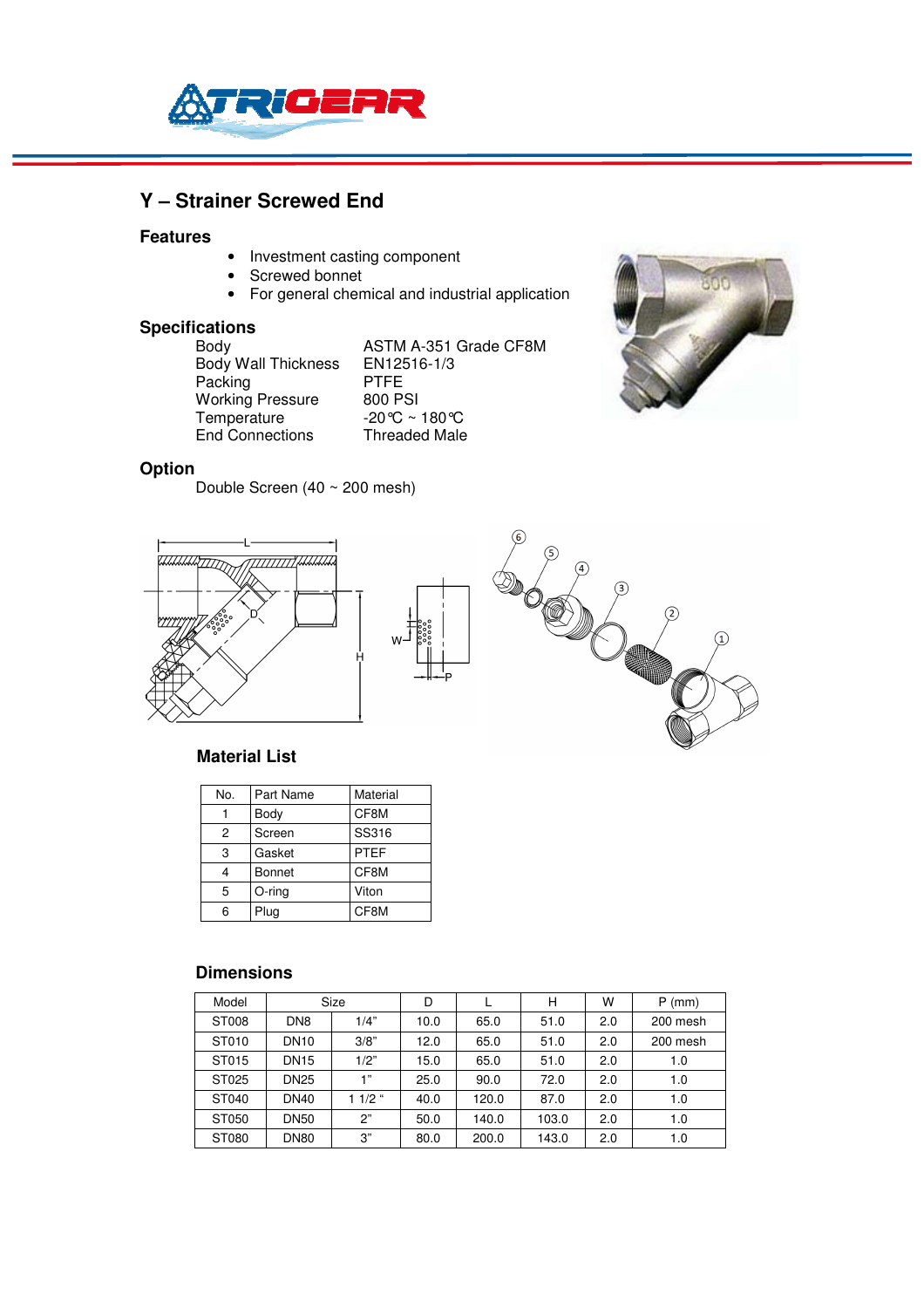

# **Y – Strainer Flanged PN16**

#### **Features**

- Bolted cover for DN50 & above
- Screwed cover for smaller sizes
- Covers furnished with blow-off plug
- For general industrial and chemical application

#### **Specifications**

| Body                       | ASTM A-351 Grade CF8M                     |
|----------------------------|-------------------------------------------|
| <b>Body Wall Thickness</b> | EN12516-1                                 |
| Face to Face               | DIN3202 F1 for DN20-150                   |
|                            | ANSI B16.10 Class 150 for DN15, DN200-350 |
| <b>Flange Dimension</b>    | EN1092-1 PN16                             |
| <b>Working Pressure</b>    | 14.6 Bar                                  |
| Temperature                | -20℃ ~ 180℃                               |
| <b>End Connections</b>     | Flange RF                                 |

# **Option**

Double Screen (40 ~ 200 mesh)





#### **Material List**

| No. | Part Name        | Material        |
|-----|------------------|-----------------|
|     | Body             | CF8M            |
| 2   | Plug             | CF <sub>8</sub> |
| 3   | Screen           | SS304           |
|     | Cap              | CF8M            |
| 5   | <b>Body Seal</b> | <b>PTFE</b>     |
| 6   | <b>Bolt</b>      | ASTM A193 Gr.B8 |

### **Dimensions**

| Model |             | <b>Size</b> |     | Н   | ØG  | ØJ  | Øl  |    | -   | М | ØΝ | g     |
|-------|-------------|-------------|-----|-----|-----|-----|-----|----|-----|---|----|-------|
| ST015 | <b>DN15</b> | /2"         | 152 | 57  | 95  | 65  | 48  | 14 | 2.0 | 4 | 14 | 1/4"  |
| ST020 | <b>DN20</b> | 3/4"        | 150 | 78  | 105 | 75  | 58  | 14 | 2.0 | 4 | 14 | 1/4"  |
| ST025 | <b>DN25</b> | $-111$      | 160 | 85  | 115 | 85  | 68  | 18 | 2.0 | 4 | 14 | 1/4"  |
| ST040 | <b>DN40</b> | 1/2"        | 200 | 109 | 150 | 110 | 88  | 18 | 3.0 | 4 | 18 | 1/4"  |
| ST050 | <b>DN50</b> | 2"          | 230 | 146 | 165 | 125 | 102 | 18 | 3.0 | 4 | 18 | 1/2"  |
| ST080 | <b>DN80</b> | 3"          | 310 | 200 | 200 | 160 | 138 | 20 | 3.0 | 8 | 18 | $+11$ |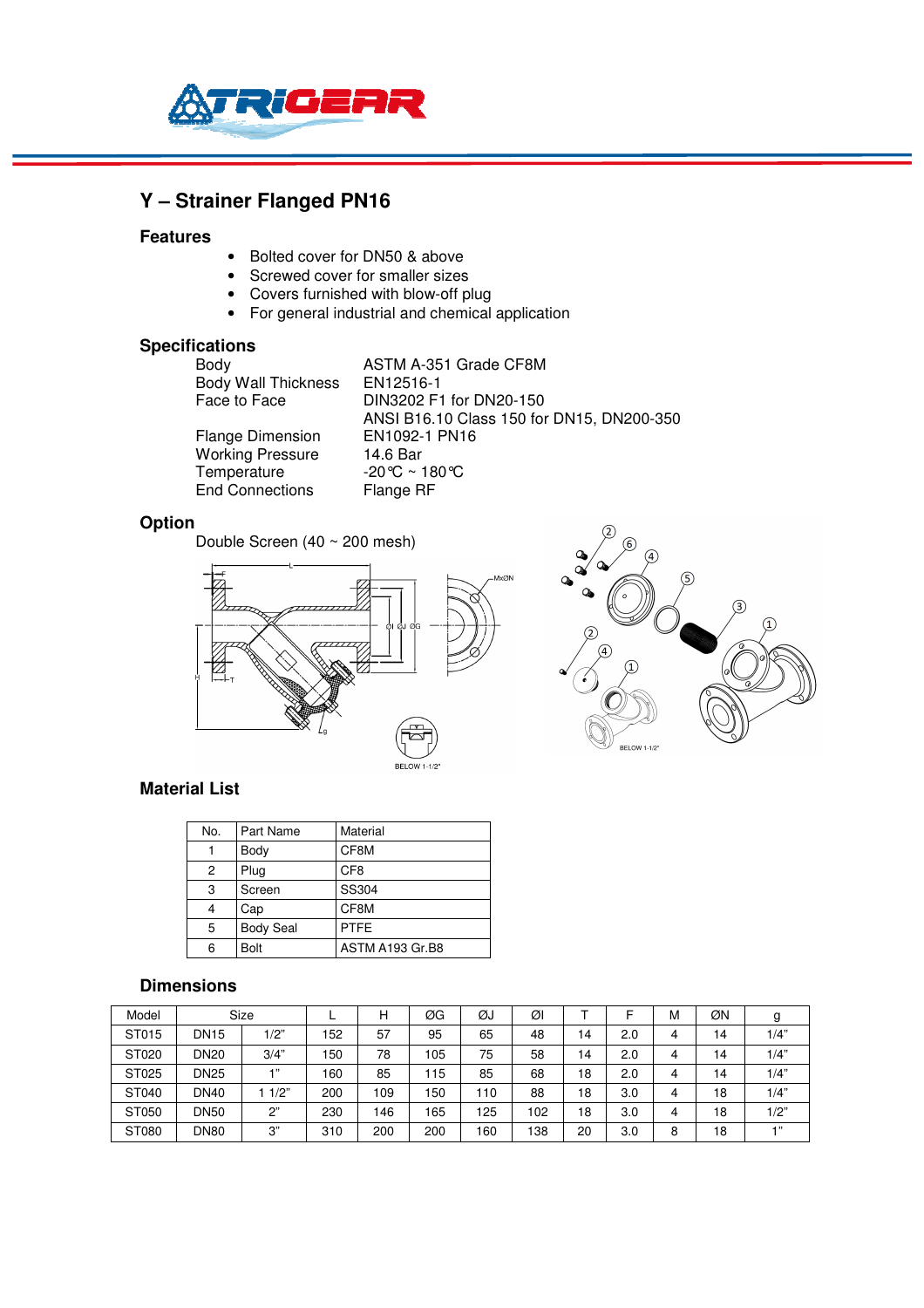

# **Y – Strainer Flanged ANSI150**

#### **Features**

- Bolted cover for DN50 & above
- Screwed cover for smaller sizes
- Covers furnished with blow-off plug
- For general industrial and chemical application

### **Specifications**

| Body                       | <b>ASTM A-351</b>                  |
|----------------------------|------------------------------------|
| <b>Body Wall Thickness</b> | B <sub>16.34</sub>                 |
| Face to Face               | <b>ANSI B16.10 Class 150</b>       |
| <b>Flange Dimension</b>    | <b>ANSI B16.5 Class 150</b>        |
| <b>Working Pressure</b>    | <b>275 PSI</b>                     |
| Temperature                | $-20^{\circ}$ C ~ 180 $^{\circ}$ C |
| <b>End Connections</b>     | Flange RF                          |

## **Option**

Double Screen (40 ~ 200 mesh)





#### **Material List**

| No. | Part Name        | Material           |  |  |  |  |  |
|-----|------------------|--------------------|--|--|--|--|--|
|     | Body             | ASTM A351 Gr. CF8M |  |  |  |  |  |
| 2   | Plug             | ASTM A351 Gr. CF8M |  |  |  |  |  |
| 3   | Screen           | SS304              |  |  |  |  |  |
|     | Cap              | ASTM A351 Gr. CF8M |  |  |  |  |  |
| 5   | <b>Body Seal</b> | <b>PTFE</b>        |  |  |  |  |  |
| 6   | <b>Bolt</b>      | ASTM A193 Gr.B8    |  |  |  |  |  |

#### **Dimensions**

| Model |             | Size   |     | н   | ØG  | ØJ    | ØI  |      |      | M | ØN |          |
|-------|-------------|--------|-----|-----|-----|-------|-----|------|------|---|----|----------|
| ST015 | <b>DN15</b> | 1/2"   | 152 | 70  | 89  | 60.5  | 35  | 1.2  | .6   | 4 | 15 | 1/4"     |
| ST020 | <b>DN20</b> | 3/4"   | 189 | 78  | 98  | 70.0  | 43  | 1.2  | 1.6  | 4 | 5  | 1/4"     |
| ST025 | <b>DN25</b> | $-111$ | 189 | 92  | 108 | 79.5  | 51  | 11.2 | 6.،  | 4 | 5  | 1/4"     |
| ST040 | <b>DN40</b> | 11/2"  | 181 | 109 | 127 | 98.5  | 73  | 14.3 | ، 6، | 4 | 15 | 1/4"     |
| ST050 | <b>DN50</b> | 2"     | 218 | 146 | 152 | 120.5 | 92  | 15.9 | .6   | 4 | 19 | 1/2"     |
| ST080 | <b>DN80</b> | 3"     | 295 | 200 | 190 | 152.5 | 127 | 19.  | .6   | 4 | 19 | $-1, 33$ |